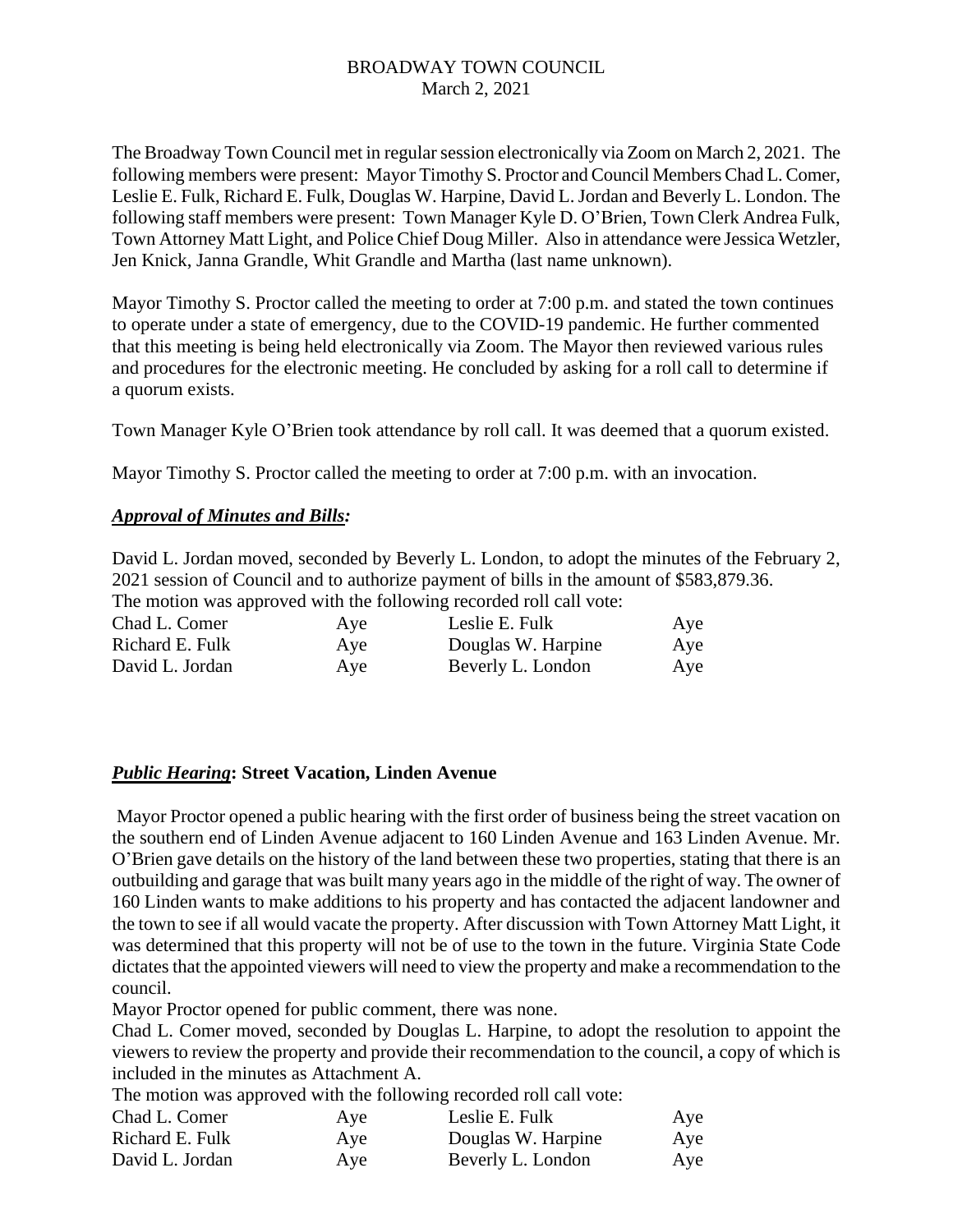## *Update to Sewer Use Ordinance:*

Town Manager Kyle O'Brien stated that the DEQ has requested a revision to the Town's Sewer Use Ordinance to make some minor changes to the PH and Metals numbers. Town Attorney Matt Light has drafted a revised ordinance reflecting the required changes. These changes will not affect the plant's operations as the town is well under the recommended parameters.

Beverly L. London moved, seconded by Leslie E. Fulk, to adopt *AN ORDINANCE REPEALING, AMENDING, AND REENACTING SECTION 91.206 OF THE TOWN CODE*, a copy of which is included in the minutes as Attachment B.

The motion was approved with the following recorded roll call vote:

| Chad L. Comer   | Aye | Leslie E. Fulk     | Aye |
|-----------------|-----|--------------------|-----|
| Richard E. Fulk | Aye | Douglas W. Harpine | Aye |
| David L. Jordan | Aye | Beverly L. London  | Aye |

## *Old Business:*

Mr. O'Brien reported on the following items:

- **Street projects and repairs:** The Third Street project will begin as soon as the weather permits.
- **Water Main Breaks:** There is another water main break that will be addressed it is located on Main Street just south of Blue Ribbon Nursery. The repairs will begin in the early morning hours. Although it has been coordinated to repair live without shutting water off, it may be necessary to do so and those affected will be notified.
- **Salt:** Due to minimal snow events this winter, the Public Works Department treated the roads with salt, more so than plowing. Therefore, the Town did need to purchase additional salt.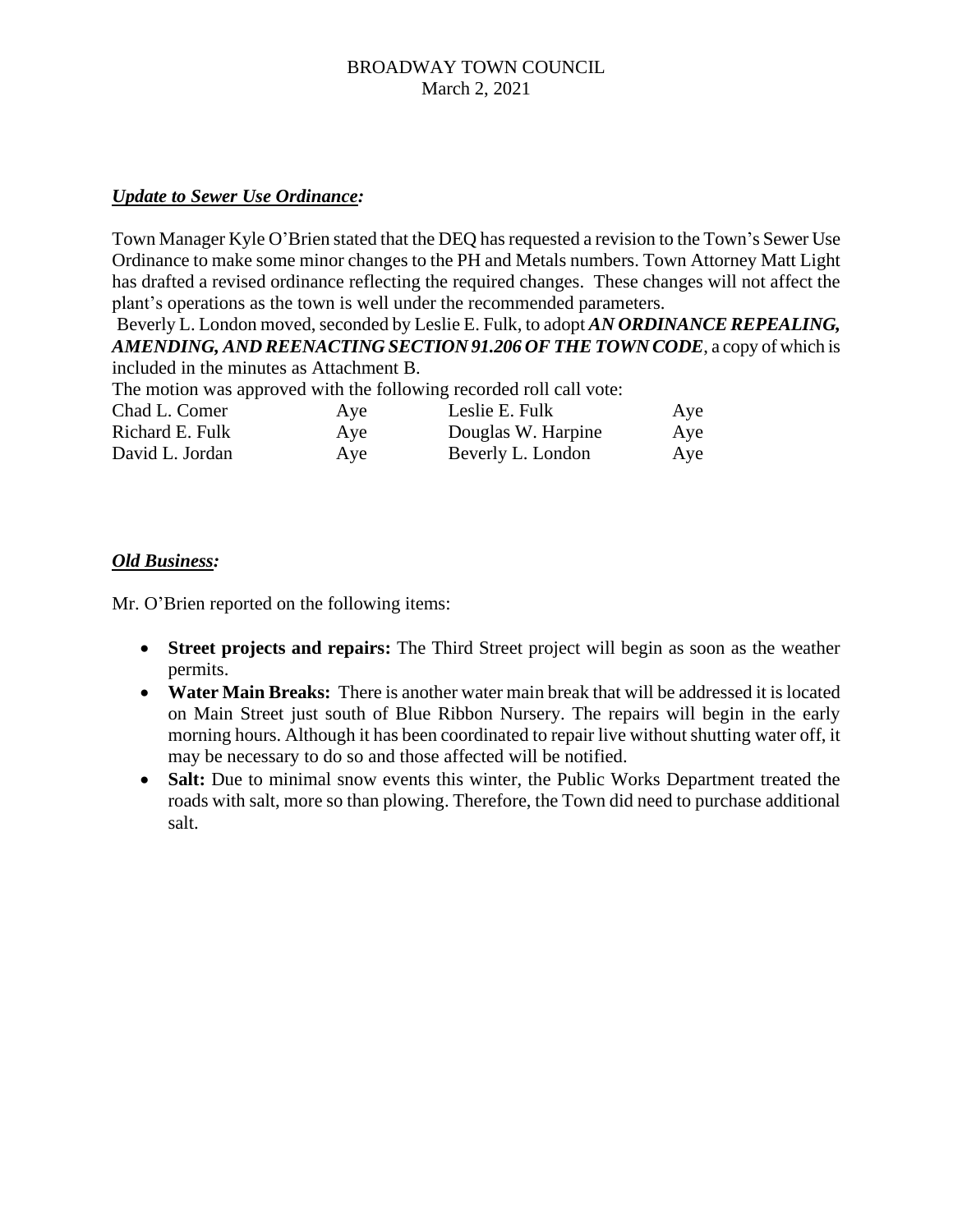# *Committee Reports:*

# *Parks & Recreation Committee:*

Chairman Douglas W. Harpine inquired about the status of the pool manager and returning lifeguards.

Mr. O'Brien stated he has been in touch with Jill Showalter over the winter and she is returning as pool manager and she is already fully staffed.

# *Finance Committee:*

Chairman Richard Fulk discussed the need to set the meeting for the Finance Committee to discuss the budget. The meeting has been scheduled for March  $17<sup>th</sup>$  at  $10:00$ am.

#### *Personnel/Police Committee:*

Chairman Leslie E. Fulk noted there is nothing to report. Councilman Douglas W. Harpine questioned what area five was in the police report. Chief Miller responded that area five is the County. Councilman Harpine then stated while he is impressed with the mutual aid to the County and Timberville, he is concerned with the amount of time our police are out of the town. Mr. O'Brien addressed his concerns by stating the amount of time they are out of town is minimal and that other departments reciprocate Broadway as well. A copy of the police report for the month of February is included in the minutes as Attachment C.

# *Streets & Properties Committee:*

No report.

#### *Utilities Committee:*

No report. A copy of the water production report for the month of February is included in the minutes as Attachment D.

# *BHP:*

Council representative Chad Comer stated that the Easter Egg drive thru event has been scheduled for March 27 at 10:30 am.

#### *Planning Commission Report***:**

Councilman David L Jordan stated they did not meet. Mayor Tim Proctor questioned whether there is anything coming up in the near future. Mr. O'Brien stated there is nothing at this time.

#### *New Business:*

Mayor Tim Proctor mentioned that while he wants to be cautious, based on feedback, he has decided that the Council Meetings will go back to in person meetings in May, with the option of Zoom for those uncomfortable in attending.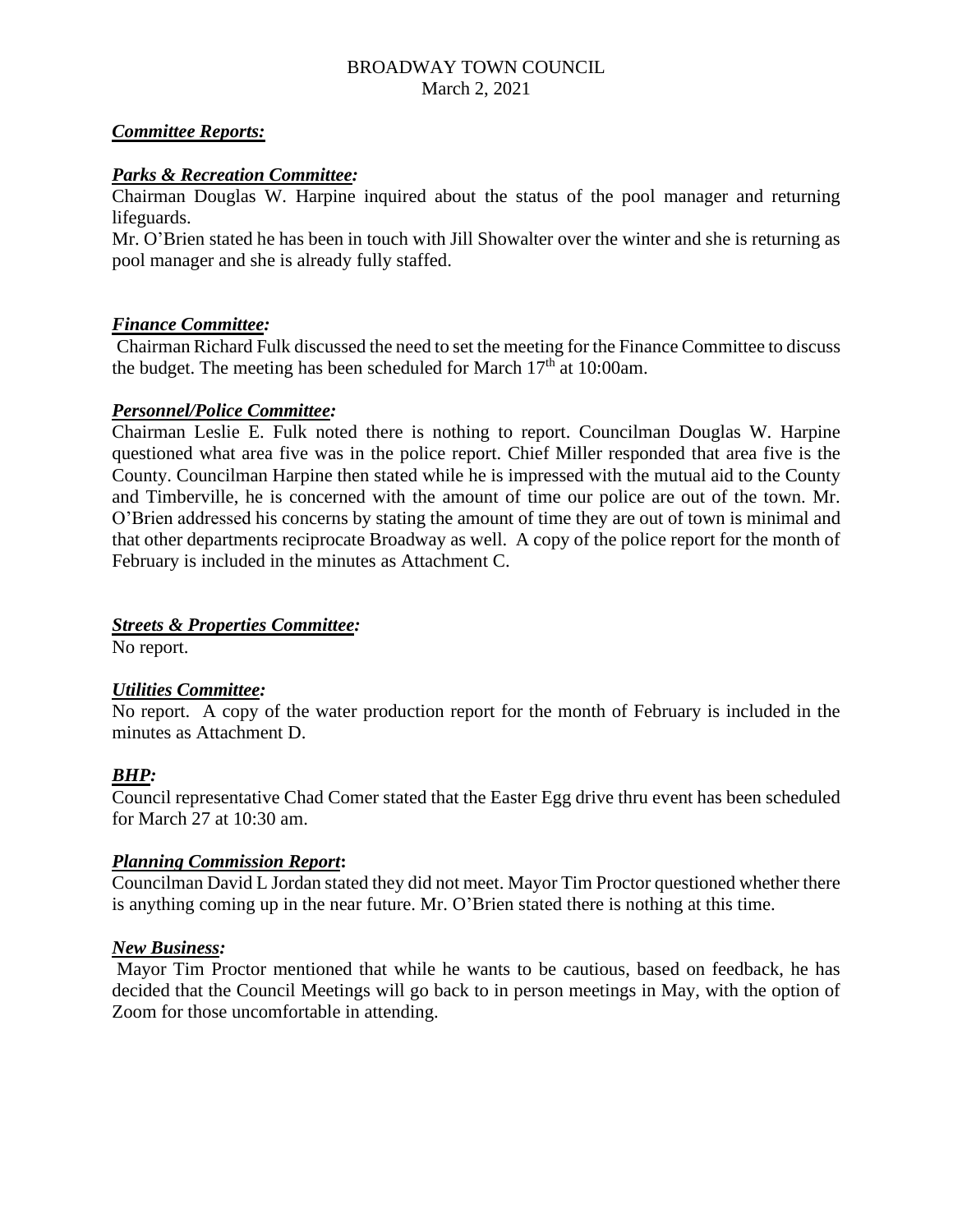# *Adoption of Recent Amendments to the Code of Virginia:*

Town Manager Kyle O'Brien reminded the Council of the need to annually update the Town Ordinances to incorporate the most recent amendments to the Code of Virginia adopted by the General Assembly. Leslie E. Fulk moved, seconded by David L. Jordan, to adopt and incorporate by reference as a part of the Town Ordinances Title 2 and Title 5 as follows:

# **TITLE 2 - CRIMES AND OFFENSES ORDINANCE**

Amendment of Town Code § 130.04. Section 130.04 of the Town Code of the Town of Broadway, Virginia is amended to read as follows (additions in underline; deletions in strikethrough):

All of the provisions and requirements of the laws of the State of Virginia contained in Title 18.2 of the Code of Virginia, 1950, as amended and in force on July 1, 20052020, except (a) those provisions and requirements the violation of which constitute a felony and (b) those provisions and requirements which by their nature can have no application to or within the municipality, are adopted and incorporated in this Ordinance by reference and made applicable within the municipality. References to "the state" contained in the Code provisions and requirements adopted shall be deemed to refer to the Town of Broadway. The provisions and requirements are adopted, mutatis mutandis, and made a part of this Title as fully as though set forth at length. It shall be unlawful for any person, within the municipality, to violate or fail, neglect or refuse to comply with any provision of Title 2, Crimes and Offenses Ordinance of the Town of Broadway, as hereby amended and revised by the applicable provisions of Title 18.2 of the Code of Virginia, 1950, as amended, which is adopted by this Ordinance. In no event shall the penalty imposed for the violation of any provision or requirement adopted exceed the penalty imposed for a similar offense under the incorporated provisions of the Code of Virginia, 1950, as amended.

# **TITLE 5 - MOTOR VEHICLE AND TRAFFIC ORDINANCE**

Amendment of Town Code § 70.02. Section 70.02 of the Town Code of the Town of Broadway, Virginia is amended to read as follows (additions in <u>underline</u>; deletions in strikethrough):

Pursuant to the authority of Section 46.2-1313 of the Code of Virginia, 1950, as amended, all of the provisions and requirements of the laws of the State of Virginia contained in Title 46.2 and in Article 2, Chapter 7, Title 18.2, of the Code of Virginia, 1950, as amended and in force on July 1, 20052020, except (a) those provisions and requirements the violation of which constitute a felony and (b) those provisions and requirements which by their nature can have no application to or within the municipality, are adopted and incorporated in this Ordinance by reference and made applicable within the municipality. References to "highways of the state" contained in the Code provisions and requirements adopted shall be deemed to refer to the streets, highways and other public ways within the Town of Broadway. The provisions and requirements are adopted, mutatis mutandis, and made a part of this Title as fully as though set forth at length. It shall be unlawful for any person, within the municipality, to violate or fail, neglect or refuse to comply with any provision of Title 46.2 or Article 2, Chapter 7, Title 18.2 of the Code of Virginia which is adopted by this Section. In no event shall the penalty imposed for the violation of any provision or requirement adopted exceed the penalty imposed for a similar offense under the incorporated provisions of the Code of Virginia, 1950, as amended. A copy of the amendment is included in the minutes as Attachment E.